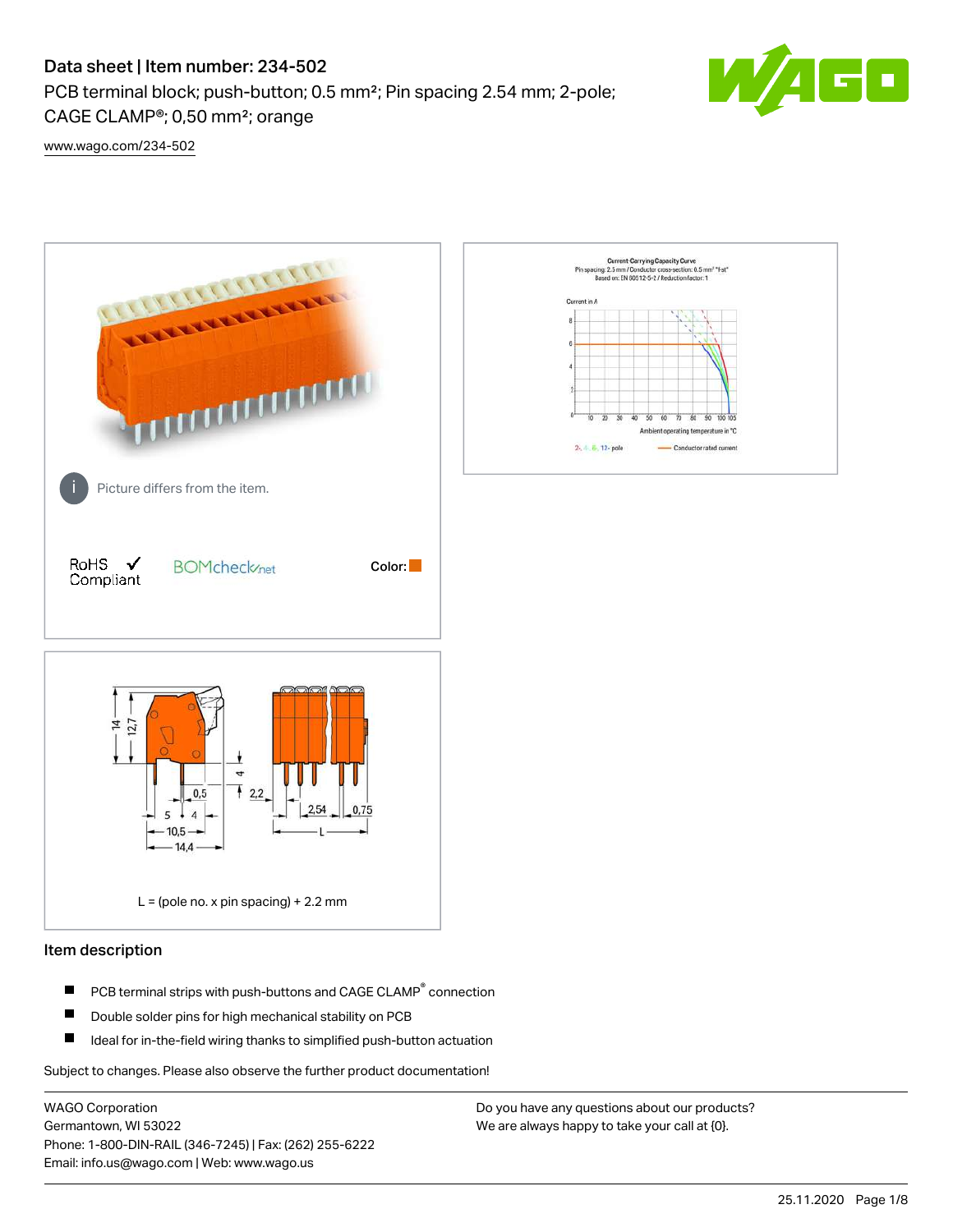

**Convenient, tool-free operation** 

# Data

# Electrical data

### Ratings per IEC/EN 60664-1

| Ratings per                 | IEC/EN 60664-1                                                        |
|-----------------------------|-----------------------------------------------------------------------|
| Rated voltage (III / 3)     | 63 V                                                                  |
| Rated surge voltage (III/3) | $2.5$ kV                                                              |
| Rated voltage (III/2)       | 160 V                                                                 |
| Rated surge voltage (III/2) | $2.5$ kV                                                              |
| Nominal voltage (II/2)      | 320 V                                                                 |
| Rated surge voltage (II/2)  | $2.5$ kV                                                              |
| Rated current               | 6 A                                                                   |
| Legend (ratings)            | $(III / 2)$ $\triangle$ Overvoltage category III / Pollution degree 2 |

# Ratings per UL 1059

| Approvals per                  | UL 1059 |
|--------------------------------|---------|
| Rated voltage UL (Use Group B) | 150 V   |
| Rated current UL (Use Group B) | 4 P     |

# Ratings per CSA

| Approvals per                   | CSA   |
|---------------------------------|-------|
| Rated voltage CSA (Use Group B) | 150 V |
| Rated current CSA (Use Group B) |       |

### Connection data

| Connection technology                             | CAGE CLAMP <sup>®</sup>                |
|---------------------------------------------------|----------------------------------------|
| Actuation type                                    | Push-button                            |
| Solid conductor                                   | $0.080.5$ mm <sup>2</sup> / 28  20 AWG |
| Fine-stranded conductor                           | $0.080.5$ mm <sup>2</sup> / 28  20 AWG |
| Fine-stranded conductor; with insulated ferrule   | $0.25 \text{ mm}^2$                    |
| Fine-stranded conductor; with uninsulated ferrule | $0.25 \text{ mm}^2$                    |
| Strip length                                      | $56$ mm $/ 0.20.24$ inch               |
| Conductor connection direction to PCB             | 90°                                    |
| Pole No.                                          | $\overline{2}$                         |

Subject to changes. Please also observe the further product documentation!

| <b>WAGO Corporation</b>                                | Do you have any questions about our products? |
|--------------------------------------------------------|-----------------------------------------------|
| Germantown, WI 53022                                   | We are always happy to take your call at {0}. |
| Phone: 1-800-DIN-RAIL (346-7245)   Fax: (262) 255-6222 |                                               |
| Email: info.us@wago.com   Web: www.wago.us             |                                               |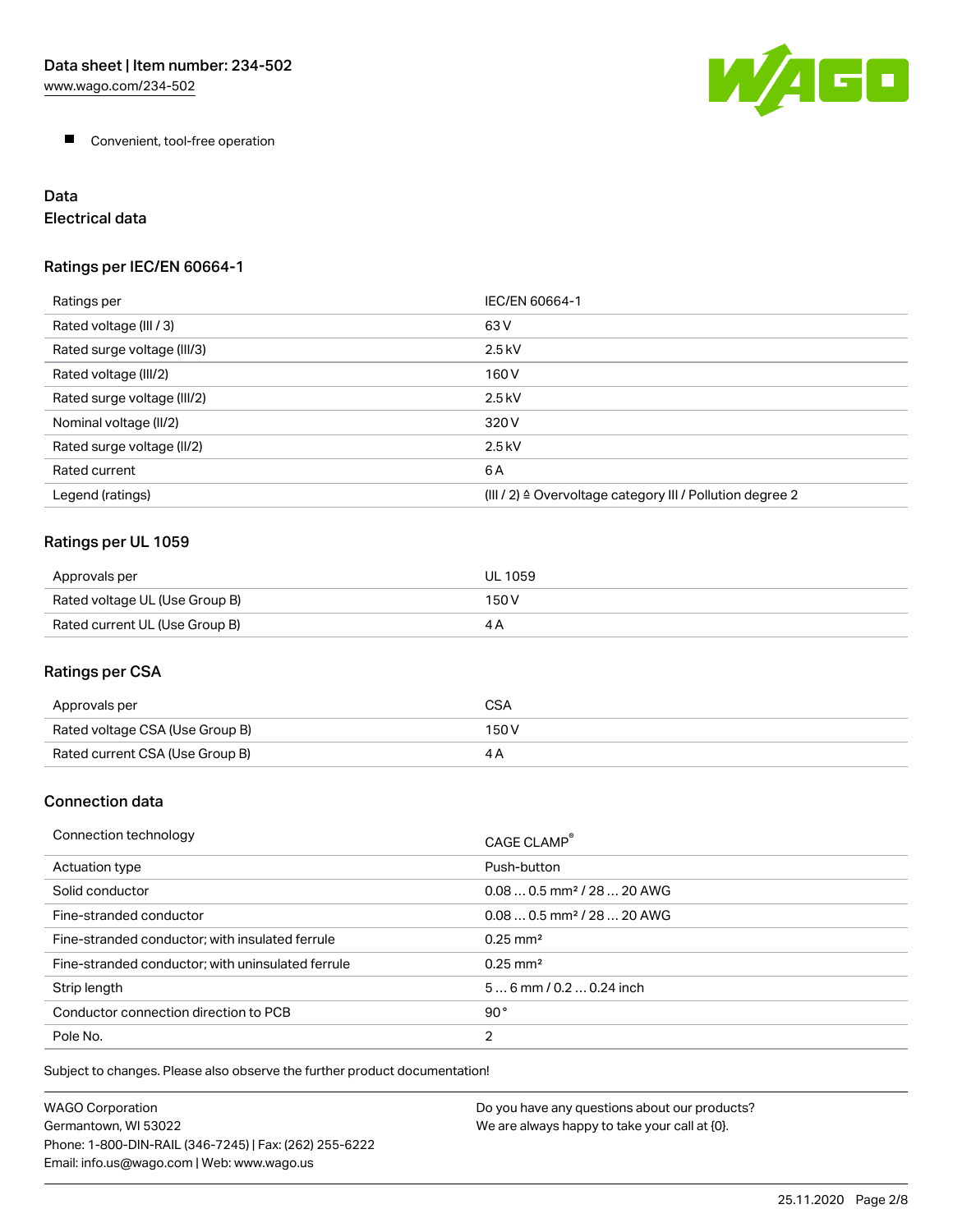[www.wago.com/234-502](http://www.wago.com/234-502)



| Total number of connection points |  |
|-----------------------------------|--|
| Total number of potentials        |  |
| Number of connection types        |  |
| Number of levels                  |  |

#### Physical data

| Pin spacing                          | $2.54 \, \text{mm}$ / 0.1 inch |
|--------------------------------------|--------------------------------|
| Width                                | 7.28 mm / 0.287 inch           |
| Height                               | 18 mm / 0.709 inch             |
| Height from the surface              | 14 mm / 0.551 inch             |
| Depth                                | 14.4 mm / 0.567 inch           |
| Solder pin length                    | 4 mm                           |
| Solder pin dimensions                | $0.5 \times 0.75$ mm           |
| Drilled hole diameter with tolerance | 1 1 $(+0.1)$ mm                |

### PCB contact

| PCB contact                         | тнт                                      |
|-------------------------------------|------------------------------------------|
| Solder pin arrangement              | over the entire terminal strip (in-line) |
| Number of solder pins per potential |                                          |

#### Material Data

| Color                       | orange                                |
|-----------------------------|---------------------------------------|
| Material group              |                                       |
| Insulation material         | Polyamide (PA66)                      |
| Flammability class per UL94 | V <sub>0</sub>                        |
| Clamping spring material    | Chrome nickel spring steel (CrNi)     |
| Contact material            | Electrolytic copper $(E_{\text{Cl}})$ |
| Contact plating             | tin-plated                            |
| Fire load                   | 0.018 MJ                              |
| Weight                      | 1.1 <sub>g</sub>                      |
|                             |                                       |

#### Environmental Requirements

| Limit temperature range | -60  +105 °C |
|-------------------------|--------------|
|-------------------------|--------------|

Subject to changes. Please also observe the further product documentation!

WAGO Corporation Germantown, WI 53022 Phone: 1-800-DIN-RAIL (346-7245) | Fax: (262) 255-6222 Email: info.us@wago.com | Web: www.wago.us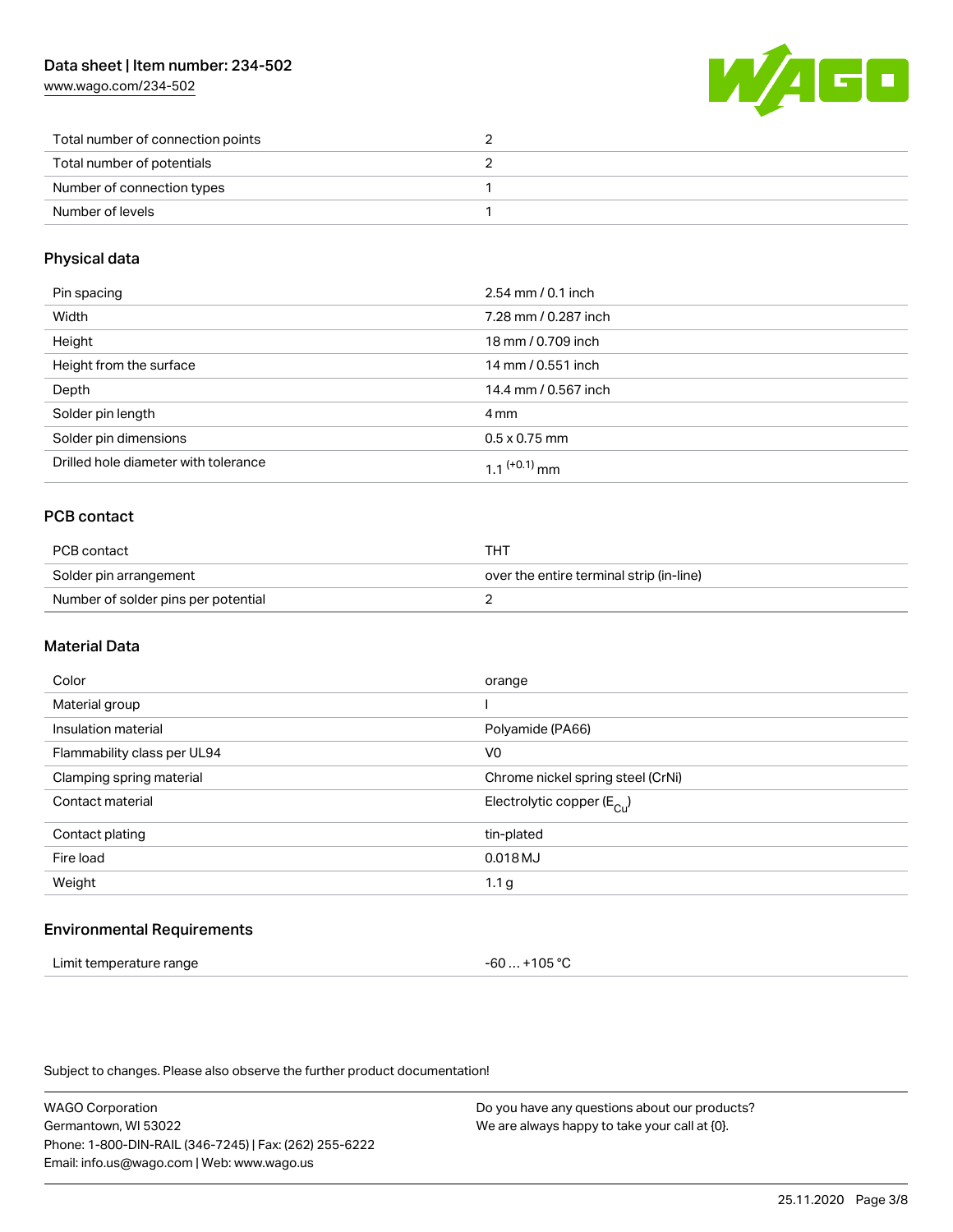

#### Commercial data

| Product Group         | 4 (Printed Circuit) |
|-----------------------|---------------------|
| Packaging type        | <b>BOX</b>          |
| Country of origin     | CН                  |
| <b>GTIN</b>           | 4044918652100       |
| Customs tariff number | 85369010000         |

#### Approvals / Certificates

#### Country specific Approvals

|      |                                              |                                 | Certificate               |
|------|----------------------------------------------|---------------------------------|---------------------------|
| Logo | Approval                                     | <b>Additional Approval Text</b> | name                      |
| KEMA | <b>CCA</b><br>DEKRA Certification B.V.       | EN 60998                        | 2153951.01                |
|      | <b>CCA</b><br>DEKRA Certification B.V.       | EN 60998                        | NTR <sub>NL</sub><br>6946 |
|      | <b>CCA</b><br>DEKRA Certification B.V.       | EN 60947-7-4                    | NTR NL<br>7787            |
|      | <b>CSA</b><br>DEKRA Certification B.V.       | C22.2                           | 1465035                   |
| KEMA | <b>KEMA/KEUR</b><br>DEKRA Certification B.V. | EN 60947-7-4                    | 71-111042                 |

#### Ship Approvals

| Logo | Approval                                  | <b>Additional Approval Text</b> | Certificate<br>name                |
|------|-------------------------------------------|---------------------------------|------------------------------------|
| ABS  | <b>ABS</b><br>American Bureau of Shipping | $\overline{\phantom{0}}$        | $19 -$<br>HG1869876-<br><b>PDA</b> |
|      | BV                                        | IEC 60998                       | 11915/D0                           |

Subject to changes. Please also observe the further product documentation!

| <b>WAGO Corporation</b>                                | Do you have any questions about our products? |
|--------------------------------------------------------|-----------------------------------------------|
| Germantown, WI 53022                                   | We are always happy to take your call at {0}. |
| Phone: 1-800-DIN-RAIL (346-7245)   Fax: (262) 255-6222 |                                               |
| Email: info.us@wago.com   Web: www.wago.us             |                                               |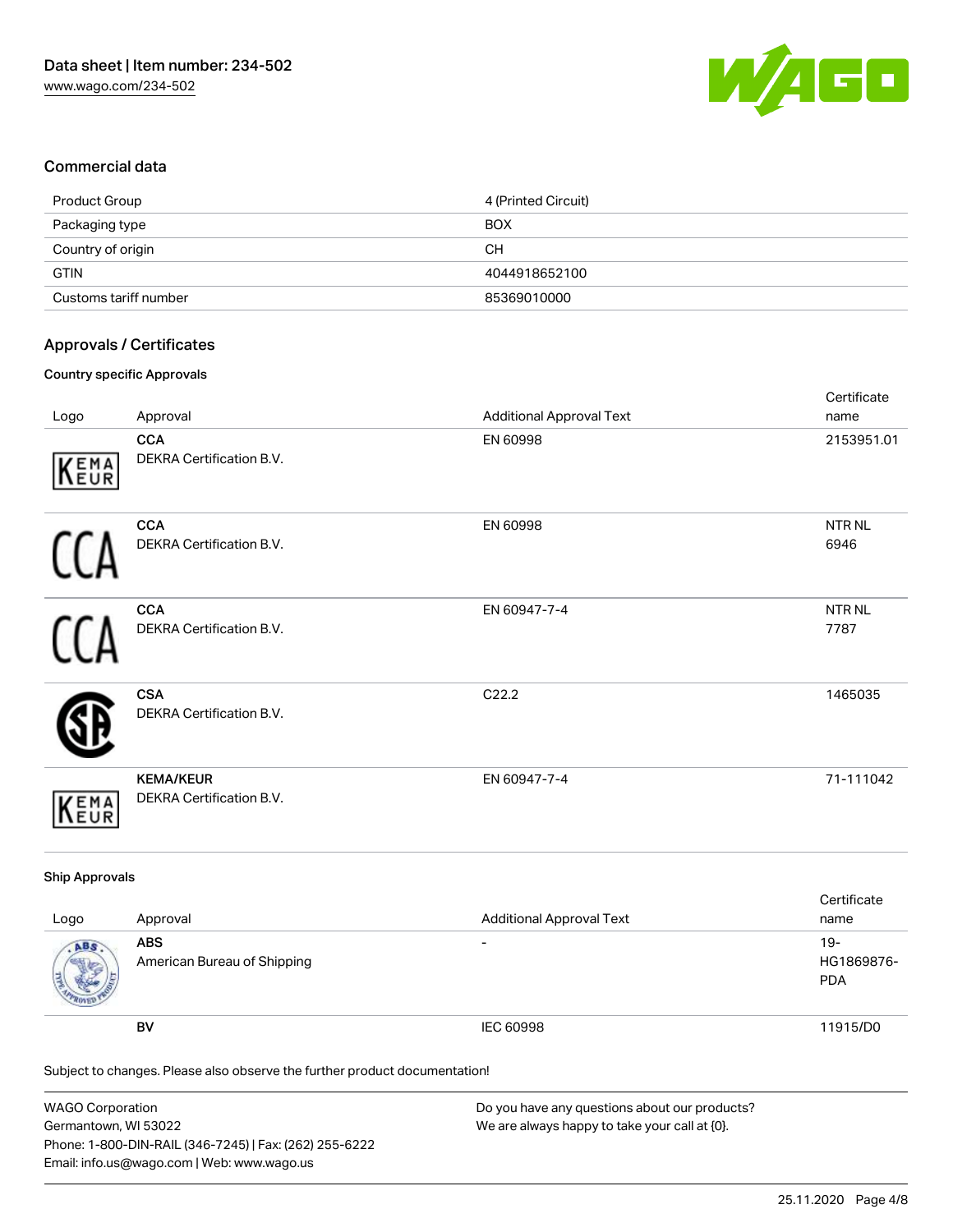# Data sheet | Item number: 234-502

[www.wago.com/234-502](http://www.wago.com/234-502)



Bureau Veritas S.A. BV



- TAE000016Z

VED<sub>a</sub> **DNV-GL** AARITIME

DNV GL Det Norske Veritas, Germanischer Lloyd

#### UL-Approvals

|      |                               |                                 | Certificate |  |
|------|-------------------------------|---------------------------------|-------------|--|
| Logo | Approval                      | <b>Additional Approval Text</b> | name        |  |
|      | UL                            | <b>UL 1059</b>                  | 20190731-   |  |
| o    | UL International Germany GmbH |                                 | E45172      |  |

## Compatible products

| <b>WAGO Corporation</b> |                                                                                                                                                                                                 | Do you have any questions about our products? |                                      |  |
|-------------------------|-------------------------------------------------------------------------------------------------------------------------------------------------------------------------------------------------|-----------------------------------------------|--------------------------------------|--|
|                         | Subject to changes. Please also observe the further product documentation!                                                                                                                      |                                               |                                      |  |
|                         | Marking strips; as a DIN A4 sheet; MARKED; 1-48 (100x); Height of marker strip: 2.3 mm/0.091 in; Strip<br>length 182 mm; Horizontal marking; Self-adhesive; white                               |                                               | www.wago.com/210-331<br>/254-207     |  |
|                         | Item no.: 210-331/254-207                                                                                                                                                                       |                                               |                                      |  |
|                         | Item no.: 210-331/254-206<br>Marking strips; as a DIN A4 sheet; MARKED; 33-48 (400x); Height of marker strip: 2.3 mm/0.091 in; Strip<br>length 182 mm; Horizontal marking; Self-adhesive; white |                                               | www.wago.com/210-331<br>/254-206     |  |
|                         | Item no.: 210-331/254-204<br>Marking strips; as a DIN A4 sheet; MARKED; 17-32 (400x); Height of marker strip: 2.3 mm/0.091 in; Strip<br>length 182 mm; Horizontal marking; Self-adhesive; white |                                               | www.wago.com/210-331<br>$/254 - 204$ |  |
|                         | Item no.: 210-331/254-202<br>Marking strips; as a DIN A4 sheet; MARKED; 1-16 (400x); Height of marker strip: 2.3 mm/0.091 in; Strip<br>length 182 mm; Horizontal marking; Self-adhesive; white  |                                               | www.wago.com/210-331<br>$/254 - 202$ |  |
|                         | <b>Marking accessories</b>                                                                                                                                                                      |                                               |                                      |  |
|                         | Item no.: 216-321<br>Ferrule; Sleeve for 0.25 mm <sup>2</sup> / AWG 24; insulated; electro-tin plated; yellow                                                                                   |                                               | www.wago.com/216-321                 |  |
|                         | Item no.: 216-301<br>Ferrule; Sleeve for 0.25 mm <sup>2</sup> / AWG 24; insulated; electro-tin plated; yellow                                                                                   |                                               | www.wago.com/216-301                 |  |
|                         | Item no.: 216-151<br>Ferrule; Sleeve for 0.25 mm <sup>2</sup> / AWG 24; uninsulated; electro-tin plated                                                                                         |                                               | www.wago.com/216-151                 |  |
|                         | Item no.: 216-131<br>Ferrule; Sleeve for 0.25 mm <sup>2</sup> / AWG 24; uninsulated; electro-tin plated; silver-colored                                                                         |                                               | www.wago.com/216-131                 |  |

Germantown, WI 53022 Phone: 1-800-DIN-RAIL (346-7245) | Fax: (262) 255-6222 Email: info.us@wago.com | Web: www.wago.us

We are always happy to take your call at {0}.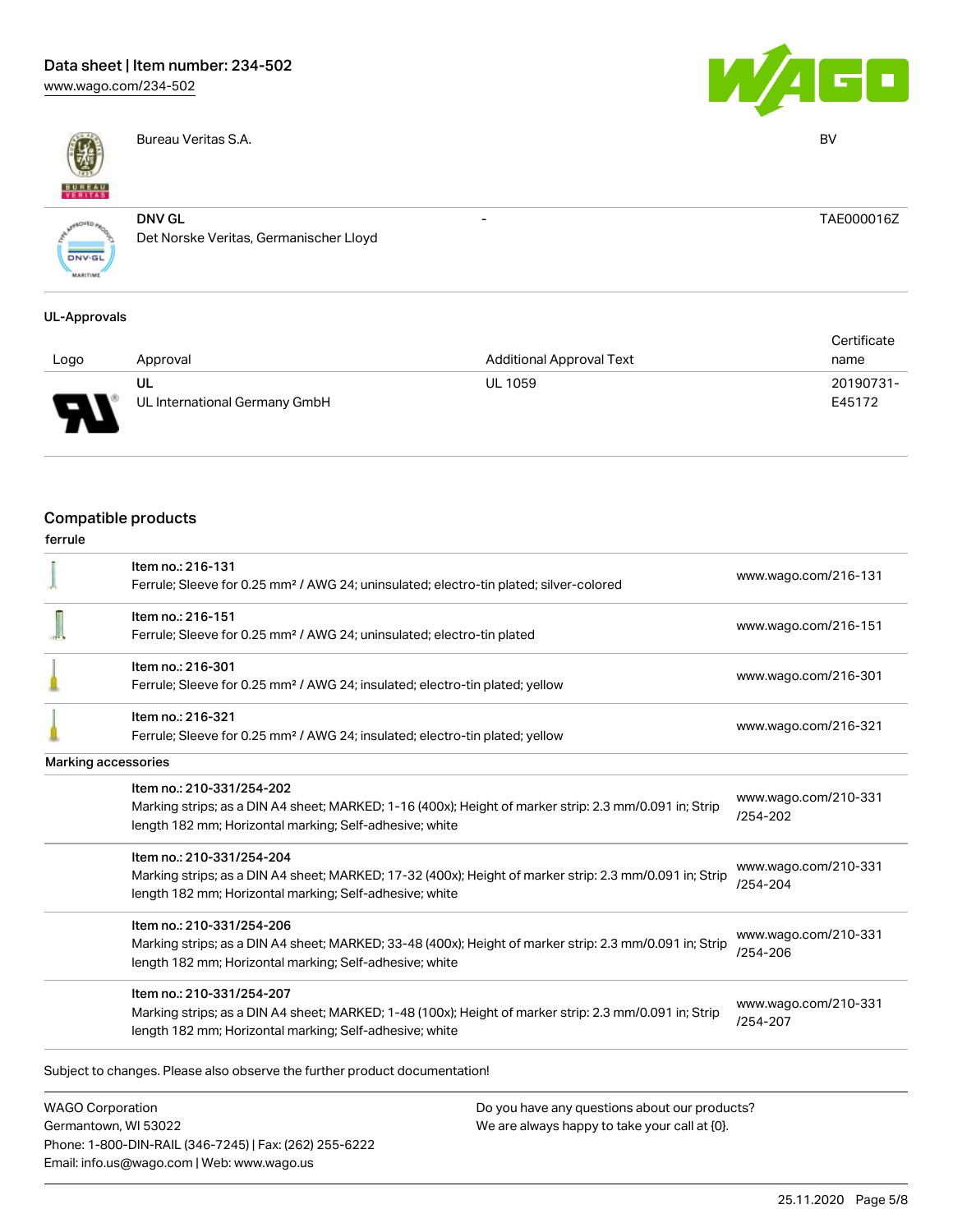### Data sheet | Item number: 234-502

[www.wago.com/234-502](http://www.wago.com/234-502)

tools



|                    | Item no.: 210-648<br>Operating tool; Blade: 2.5 x 0.4 mm; with a partially insulated shaft; angled; short                                                              |             |               | www.wago.com/210-648<br>www.wago.com/210-719 |  |
|--------------------|------------------------------------------------------------------------------------------------------------------------------------------------------------------------|-------------|---------------|----------------------------------------------|--|
|                    | Item no.: 210-719<br>Operating tool; Blade: 2.5 x 0.4 mm; with a partially insulated shaft                                                                             |             |               |                                              |  |
| <b>Downloads</b>   |                                                                                                                                                                        |             |               |                                              |  |
| Documentation      |                                                                                                                                                                        |             |               |                                              |  |
|                    | <b>Additional Information</b>                                                                                                                                          |             |               |                                              |  |
|                    | Technical explanations                                                                                                                                                 | Apr 3, 2019 | pdf<br>3.6 MB | Download                                     |  |
| <b>CAD files</b>   |                                                                                                                                                                        |             |               |                                              |  |
| CAD data           |                                                                                                                                                                        |             |               |                                              |  |
|                    | 2D/3D Models 234-502                                                                                                                                                   |             | <b>URL</b>    | Download                                     |  |
| <b>CAE</b> data    |                                                                                                                                                                        |             |               |                                              |  |
|                    | EPLAN Data Portal 234-502                                                                                                                                              |             | <b>URL</b>    | Download                                     |  |
|                    | ZUKEN Portal 234-502                                                                                                                                                   |             | URL           | Download                                     |  |
| <b>PCB Design</b>  |                                                                                                                                                                        |             |               |                                              |  |
|                    | Symbol and Footprint 234-502                                                                                                                                           |             | <b>URL</b>    | Download                                     |  |
|                    | CAx data for your PCB design, consisting of "schematic symbols and PCB footprints",<br>allow easy integration of the WAGO component into your development environment. |             |               |                                              |  |
| Supported formats: |                                                                                                                                                                        |             |               |                                              |  |
| ш                  | Accel EDA 14 & 15                                                                                                                                                      |             |               |                                              |  |
| Ш                  | Altium 6 to current version                                                                                                                                            |             |               |                                              |  |
| H                  | Cadence Allegro                                                                                                                                                        |             |               |                                              |  |
| $\blacksquare$     | DesignSpark                                                                                                                                                            |             |               |                                              |  |
| Ш                  | Eagle Libraries                                                                                                                                                        |             |               |                                              |  |
| KiCad              |                                                                                                                                                                        |             |               |                                              |  |
|                    | Mentor Graphics BoardStation                                                                                                                                           |             |               |                                              |  |
| H                  | Mentor Graphics Design Architect                                                                                                                                       |             |               |                                              |  |
| $\blacksquare$     | Mentor Graphics Design Expedition 99 and 2000                                                                                                                          |             |               |                                              |  |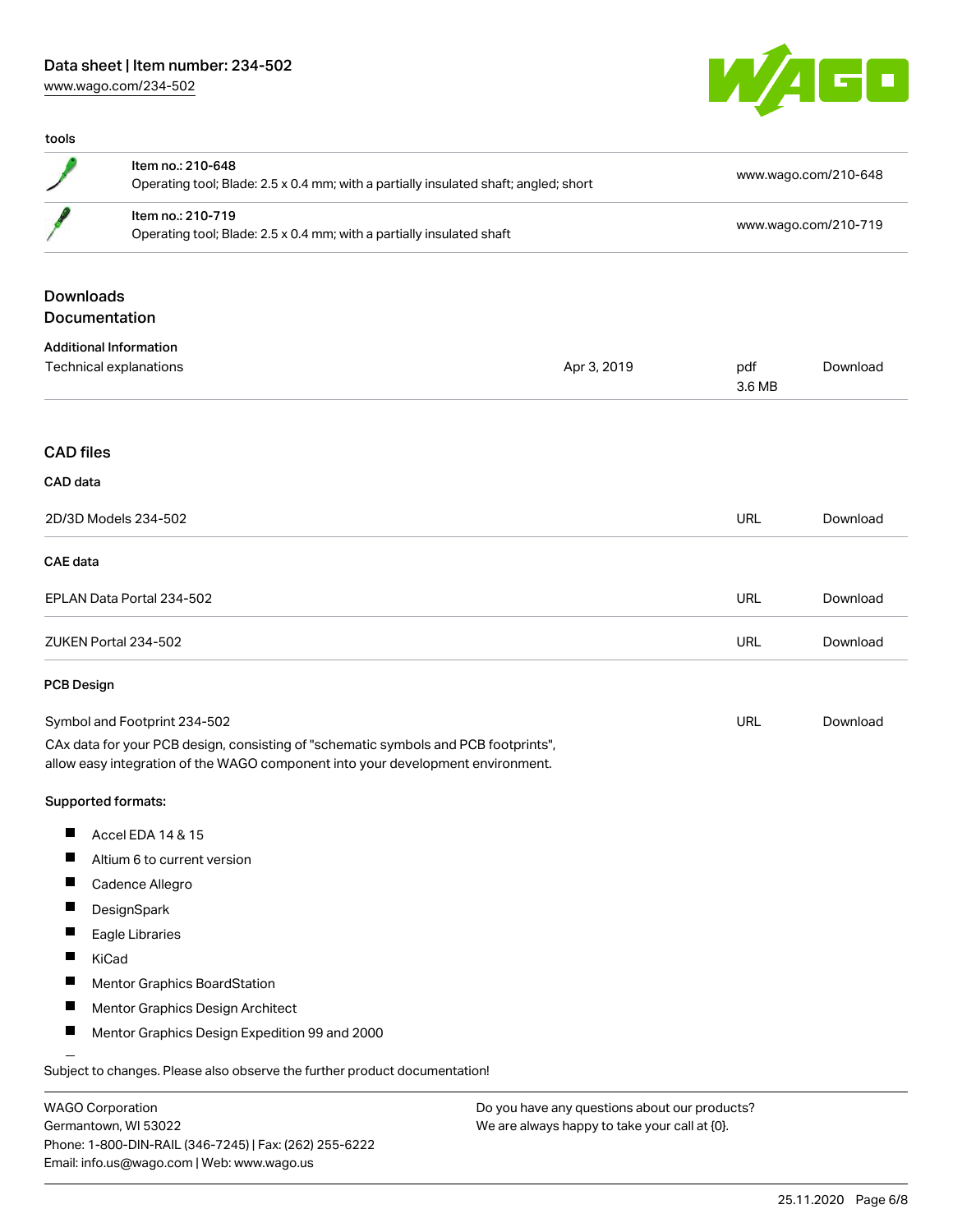[www.wago.com/234-502](http://www.wago.com/234-502)

- $\blacksquare$ OrCAD 9.X PCB and Capture
- $\blacksquare$ PADS PowerPCB 3, 3.5, 4.X, and 5.X
- $\blacksquare$ PADS PowerPCB and PowerLogic 3.0
- $\blacksquare$ PCAD 2000, 2001, 2002, 2004, and 2006
- **T** Pulsonix 8.5 or newer
- $\blacksquare$ **STL**
- $\blacksquare$ 3D STEP
- $\blacksquare$ TARGET 3001!
- $\blacksquare$ View Logic ViewDraw
- $\blacksquare$ Quadcept
- $\blacksquare$ Zuken CadStar 3 and 4
- $\blacksquare$ Zuken CR-5000 and CR-8000

PCB Component Libraries (EDA), PCB CAD Library Ultra Librarian

#### Installation Notes

#### Conductor termination



Nominal cross-section: 0.5 mm<sup>2</sup> (20 AWG); Inserting/removing a conductor.



0.75 mm² (18 AWG) only in every other position

Marking

Subject to changes. Please also observe the further product documentation!

WAGO Corporation Germantown, WI 53022 Phone: 1-800-DIN-RAIL (346-7245) | Fax: (262) 255-6222 Email: info.us@wago.com | Web: www.wago.us